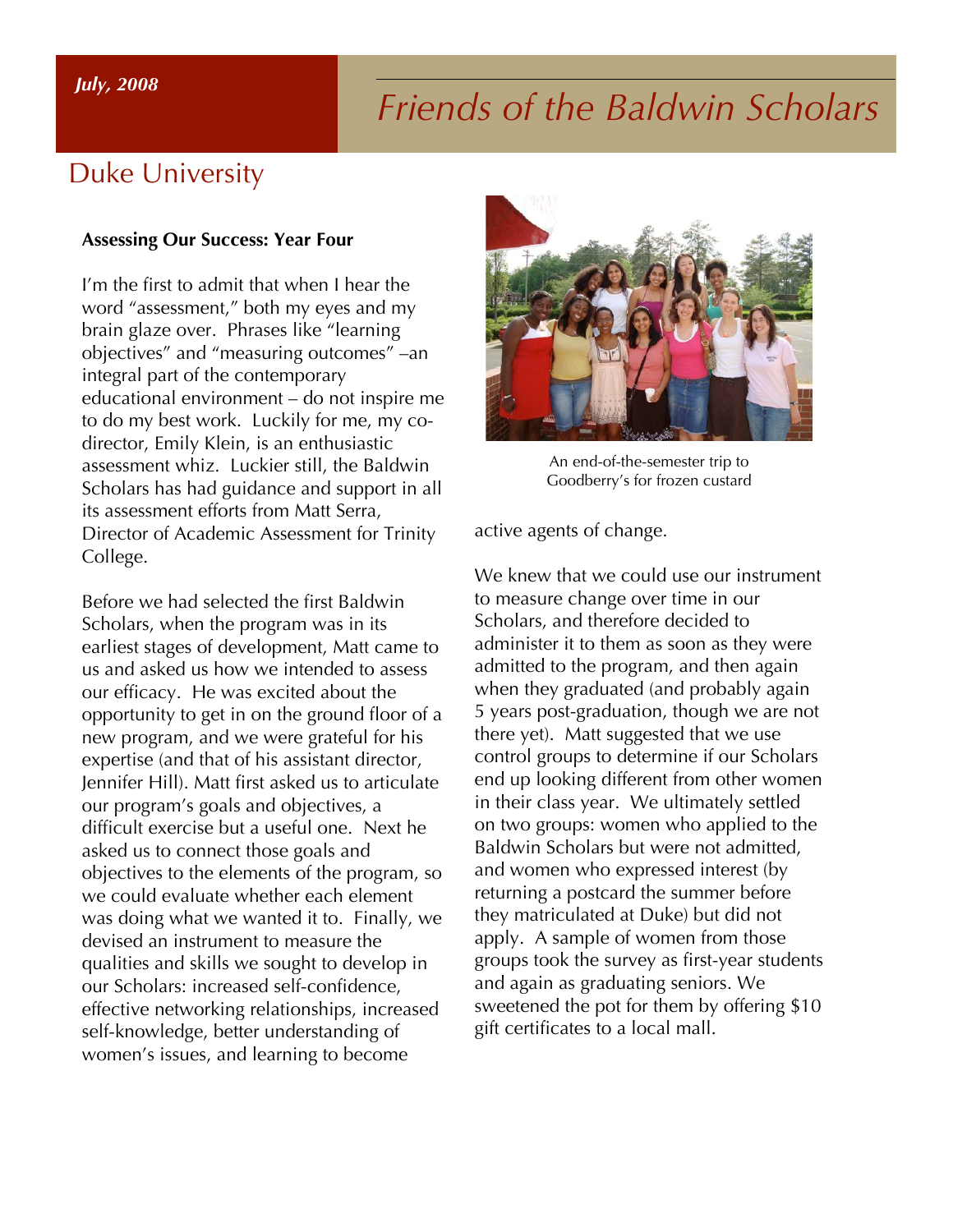We have had access to the first-year "before" data for four years now, but did not see our first senior "after" data until late this spring, once our first cohort (and their sisters in the control groups) graduated. This was the moment we'd been waiting for, as it provided us with our first data point: did the program make a difference for our Scholars? Were they measurably different from their peers in self-confidence and leadership abilities? The envelope please . . .

The assessment results were better than we had dared to hope. The graduating Baldwin Scholars reported much higher self-confidence, self-knowledge, and belief in the possibility of change than did their peers. They grew in confidence speaking in public even when they knew their views would be unpopular. They demonstrate greater awareness of women's issues and they see themselves as highly qualified leaders. Their peers tended to stay the same or even decline slightly in all these markers; if you plotted the results on a graph the Baldwin Scholars' line would rise sharply while the control groups' line remains straight. We also tracked the Scholars' extracurricular and academic performance. 16 of 18 held leadership positions in campus organizations during multiple years. 12 of 18 participated in mentored research, and 9 of 18 graduated with distinction in their first or second major – more than twice the rate of graduation with distinction for the entire 2008 graduating class. Their mean cumulative GPA was also significantly higher than either of the control groups.

In short, our first assessment data points tell us that the program works. We are delighted with that news, especially as we head into our program review this coming fall. We are less delighted with the news that the women not in the program – all those we turn down every fall, and many of those who never apply – are not enjoying the same benefits that our Scholars do. Though many congratulate us for having 117 applicants for 18 slots – a sign of exclusivity – we do not feel good about turning away 99 women who are reaching out for support. We have shared our findings with the Women's Center and others who serve women on campus, and we will be thinking about how some of the best parts of the program could be replicated for a wider audience.

Some of you may be hearing from us this fall as part of the program review; we will be seeking your feedback as parents, alumnae, internship supervisors and friends of the Baldwin Scholars. You are, of course, most welcome to send along such feedback to us anytime. Best wishes for a wonderful summer and we'll be back in January to tell you about the Baldwin Scholars class of 2012!

Donna Lisker, Co-Director of the Baldwin Scholars Program

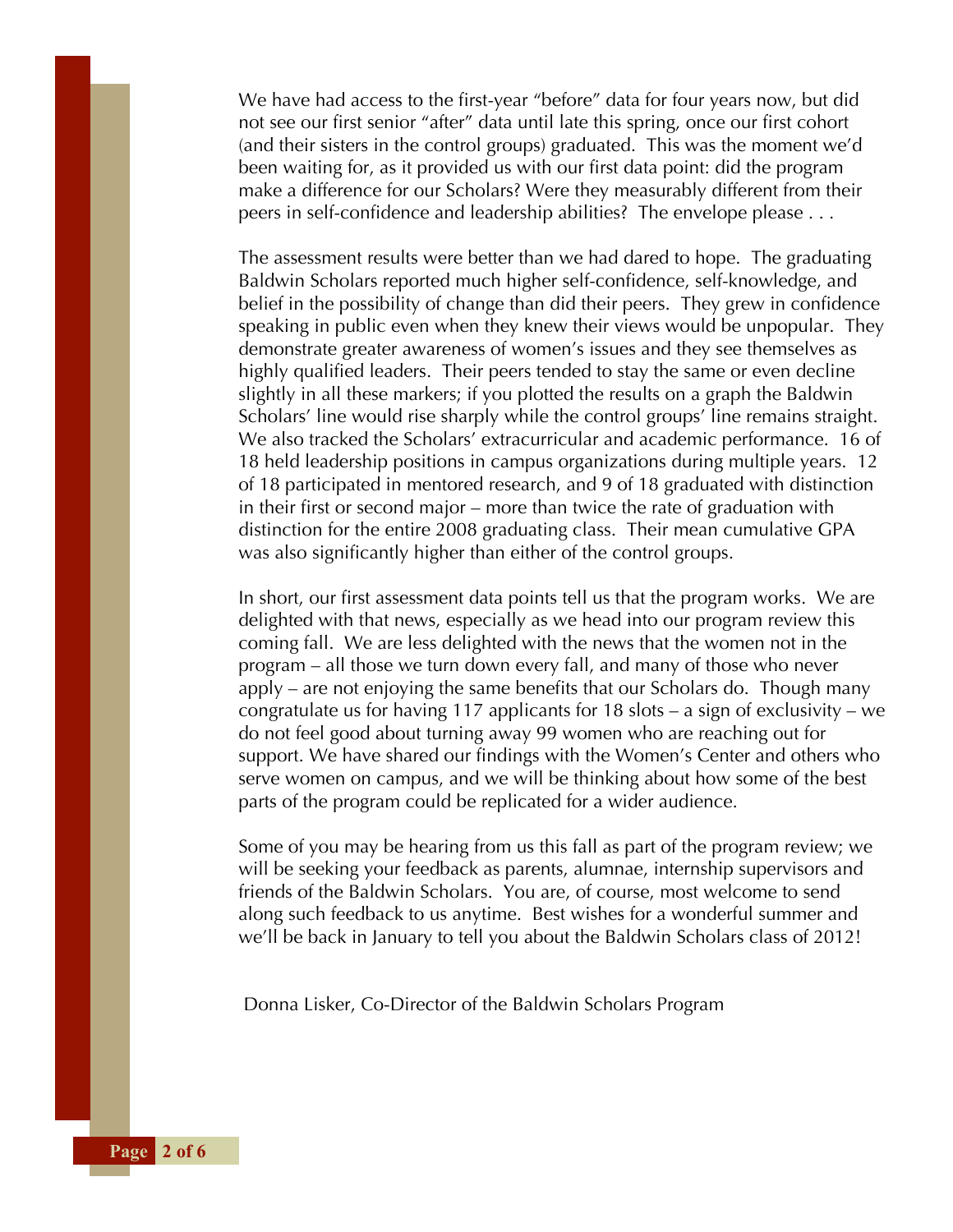#### *The Inaugural Mother-Daughter Weekend*



Moms of Class of 2011 Baldwin Scholars gather at the Friday night reception

In April 2008, we held our first Baldwin Scholars Mother-Daughter event. We were pleasantly surprised to have FORTY moms join us for a fun-filled weekend of activities.

We kicked off the weekend with a Friday night dessert reception for Baldwins and moms.

On Saturday morning, Donna Lisker gave a "state of the union" address for just the moms, giving them details about the Women's Initiative, the creation of the Baldwin Scholars program, our goals and activities, and our roles in their daughters' lives. This session proved to be one of the most popular of the weekend.

Joined by the students, we held a discussion of the book *You're Wearing That?!* by Deborah Tannen about mother-daughter communication. Afternoon activities included the women's lacrosse game and a belly-dancing lesson.

The highlight of the day proved to be the *All of the Above* play, which is an annual performance of monologues written by Duke women. The play was codirected by Baldwin Scholars Kelley Akhiemokhali and Natalie Basile (both '08) and also featured Laura Welch ('08) as an actress.

Feedback about the weekend was very positive. Dads, watch out…you're next!

### *Gifts to the Baldwin Scholars Program*

We offer our sincere thanks to the following donors for their gifts; we appreciate their leadership and their belief in all that our Scholars can become.

Kelley Akhiemokhali '08 Beverly Bayham (mother of Lindsay Bayham '09) Emily Grey '03 Margaret Taylor Smith '47

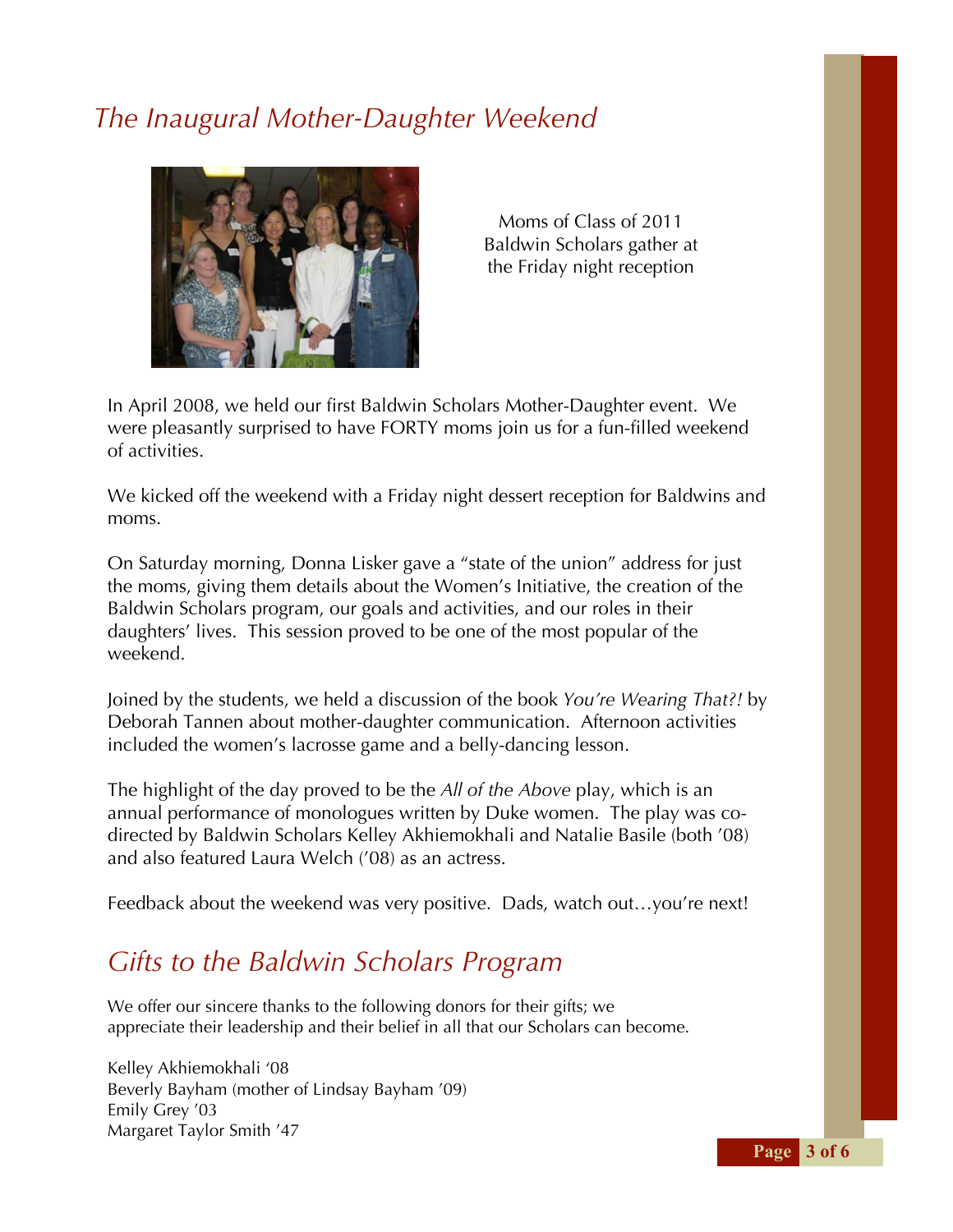## *Women as Global Leaders Conference – March 2008 Dubai, United Arab Emirates*

In March, four Baldwin Scholars, Andrea Dinamarco ('08), Julia Chapman, Clare Murray, and Brittany Hesbrook (all '10), presented a panel entitled "A Cross-Cultural Examination of Women as Political Leaders: Brazil, United States, and United Arab Emirates" at the Women as Global Leaders Conference hosted by Zayed University in Dubai, United Arab Emirates.

Student leaders from more than 180 countries came together to participate in workshops, roundtable discussions, and panel presentations led by scholars and non-profit professionals from the most prestigious institutions in the world, including the Kennedy School at Harvard, Doctors without Borders, UNICEF, and the United Nations. This year's theme, "Learning Leadership," featured keynote speakers such as Jane Fonda and Sarah Ferguson, Duchess of York.

Our panel was divided into three papers united by the common theme, barriers to women in politics. The first paper was an honors thesis authored by Andrea Dinamarco, an International Comparative Studies major, on women politicians in Brazil. Julia Chapman, a Biomedical Engineering major, Clare Murray, an Art History major, and Brittany Hesbrook, a Political Science major, organized the second paper, which explored the campaign processes of Carol Moseley-Braun and Hillary Clinton in the 2004 and 2008 presidential elections. A third paper, "UAE: The Preclusion of Women in Government and Family Perceptions," was written by Fatema Saleh Al Marzooqi, a Zayed University student who attended the conference with Andrea in March 2006. Together, the three papers shed light on barriers associated with high-profile positions that transcend the cultural practices of a particular political system.

The four students raised over \$10,000 to pay for expenses associated with the trip. They received funds from many departments around campus including the Pratt School of Engineering, the Office of the Dean of Undergraduate Education, the Scott Lee Stephenson Award in ICS, Student Government Travel Grants, Trinity Deans Grant, and the Baldwin Scholars Program.

- submitted by Andrea Dinamarco '08

Front row (L to R): Julia Chapman, Brittany Hesbrook, Clare Murray

Back row: Andrea Dinamarco



**Page** 4 of 6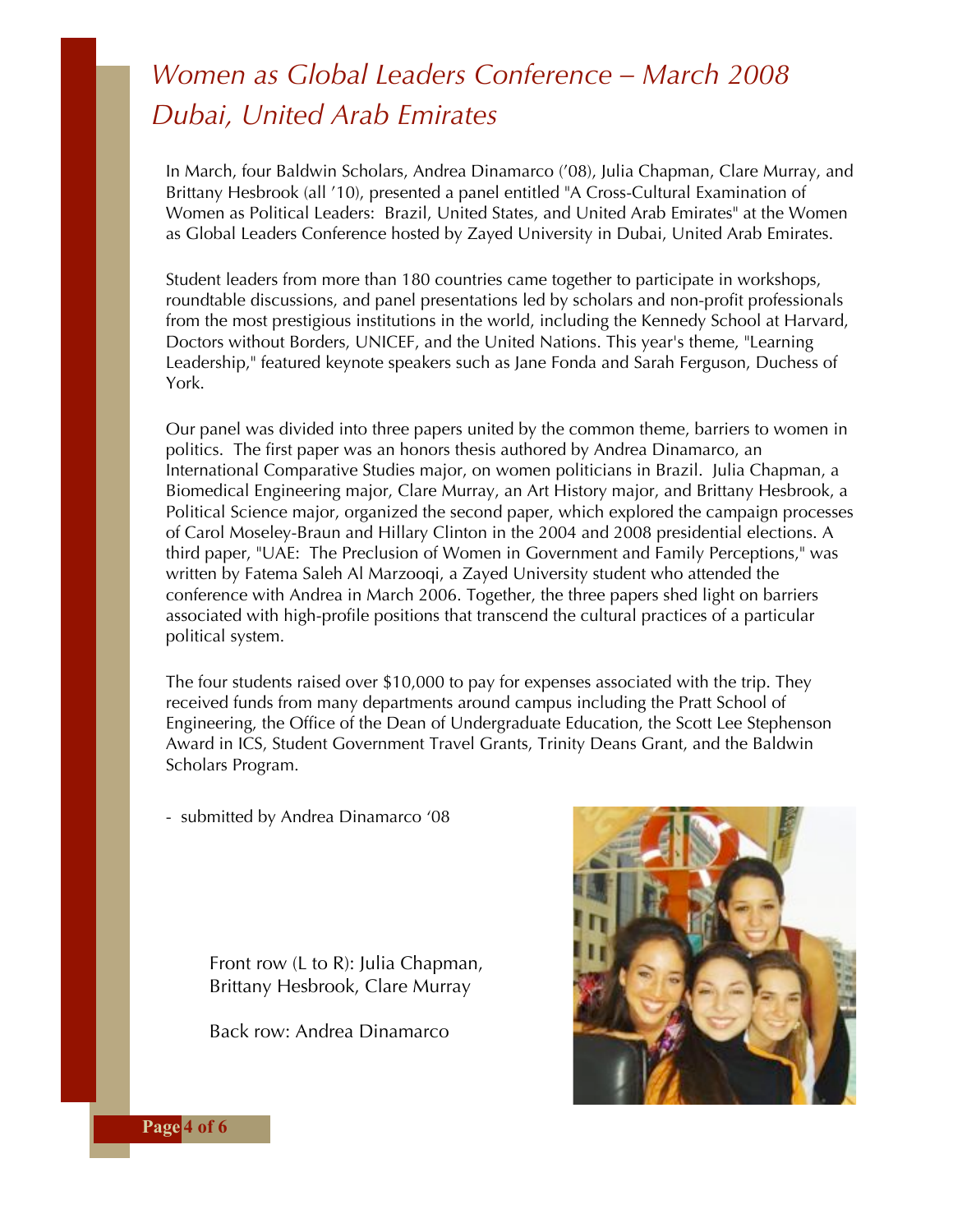#### *Sasha Stein ('09): Duke in New York*

I've always wanted to live in New York City and this summer I had my chance. I became instantly addicted. There is so much life and culture here and I can't believe I have already been here for a month and a half. During our first group meeting for the Duke in New York Arts and Media program, my professor told me to be sure to make a To-Do List in order to remember all the great things I wanted to do, the things I actually accomplished, and the things that I'd have to come back and finish; it was the best advice I was given. During the summer course, we explored various parts of Manhattan, ranging from Chinatown and the Financial District, to the Upper East Side and Harlem. I gained exposure to the culture of the city, while also gaining factual knowledge about the historical relevance of each location.

This summer I've also worked and gained hands-on business experience at Universal Records in the New Media Department of Universal Music Group. Knowing little about contemporary music, I figured doing an internship in the music industry would provide an exciting opportunity for me to learn the business components of producing and promoting albums. In my position, I was trusted with designing and implementing several promotional packages intended to both market and inform music company executives about upcoming artist releases. I've come away with a much greater appreciation of the work it takes to successfully develop and market a new album. I also think I am much more well versed in the rap and general music industry than I ever thought possible.

I constantly learned and explored this summer. Not only did I gain experience at my job and have a chance to foster my creativity, but also I was able to take advantage of New York's numerous attractions. I visited incredible museums, attended Broadway shows and festivals, and perused Greenmarkets in Union Square and Brooklyn, which only furthered my cultural orientation to the City. I feel I have engaged New York in a unique way through my internship and the DiNY program…and I have loved every minute of it!

Sasha Stein (R) with classmates and "the bull" in the Financial **District**